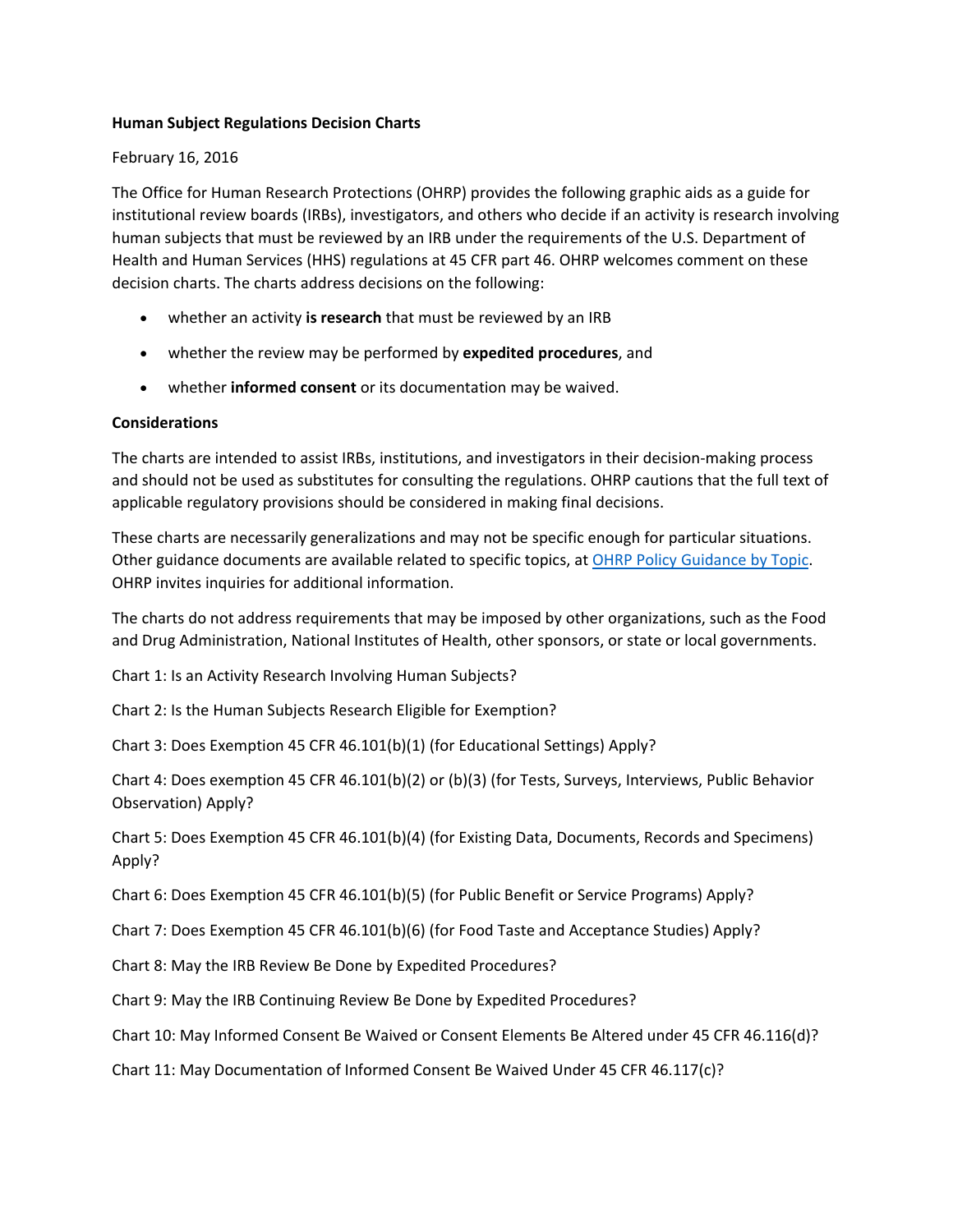# **Chart 1: Is an Activity Research Involving Human Subjects Covered by 45 CFR part 46?**

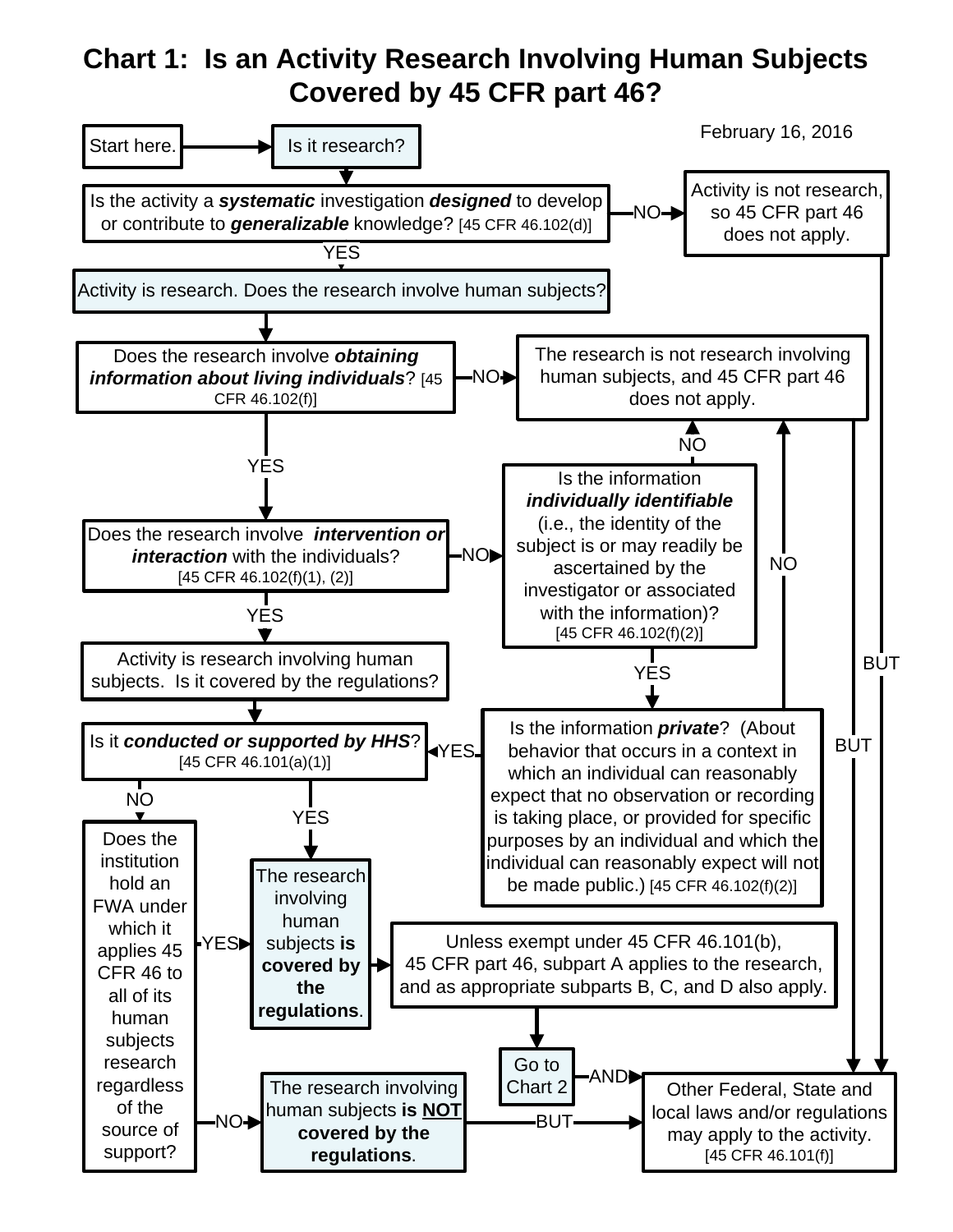### **Chart 2: Is the Research Involving Human Subjects Eligible for Exemption Under 45 CFR 46.101(b)?** From Chart 1

Has HHS *prohibited* exemption of the human subjects research? (All research involving prisoners, some research involving children.) [Footnote 1 to 45 CFR 46.101(i), 45 CFR 46.401(b)]

February 16, 2016

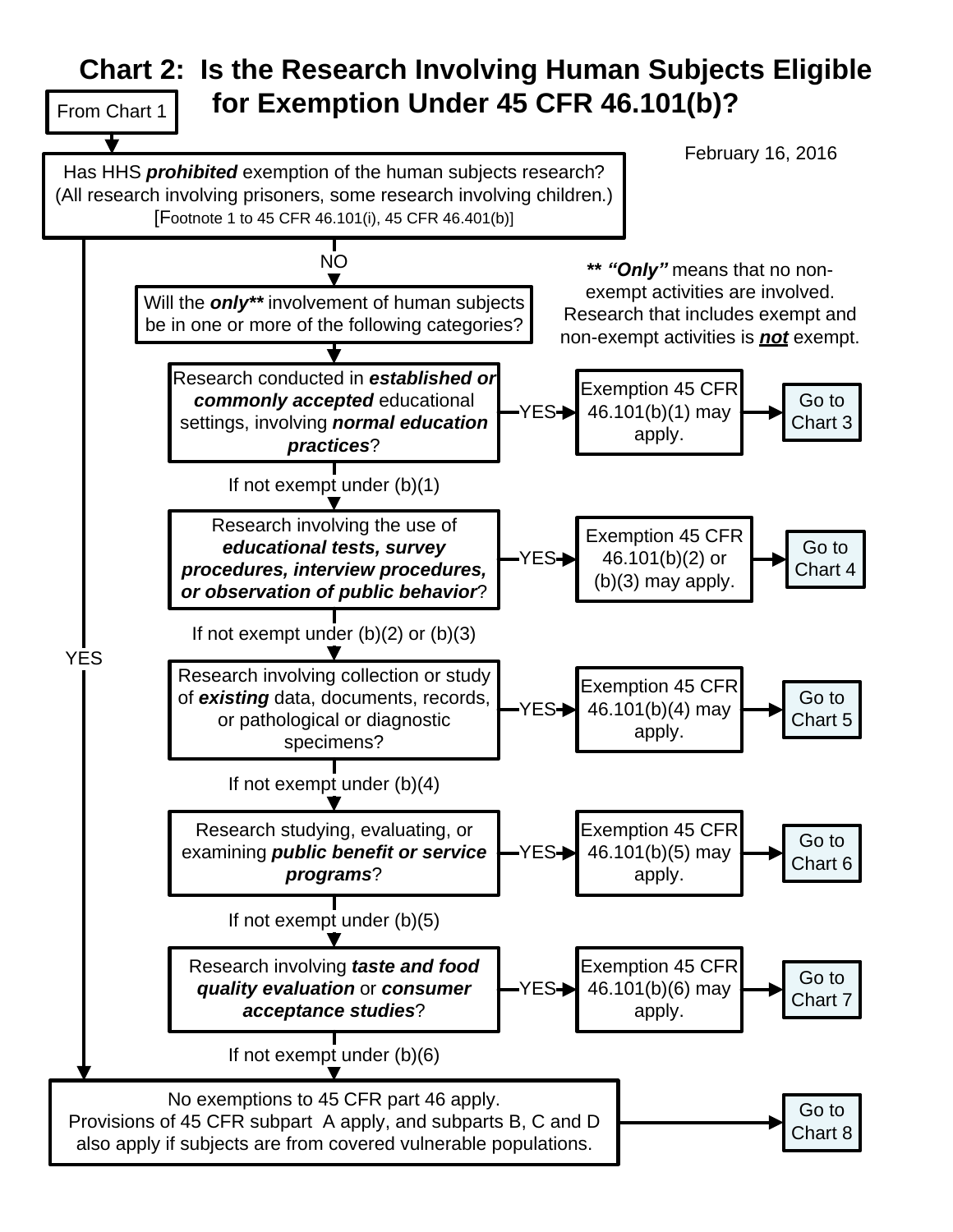

February 16, 20126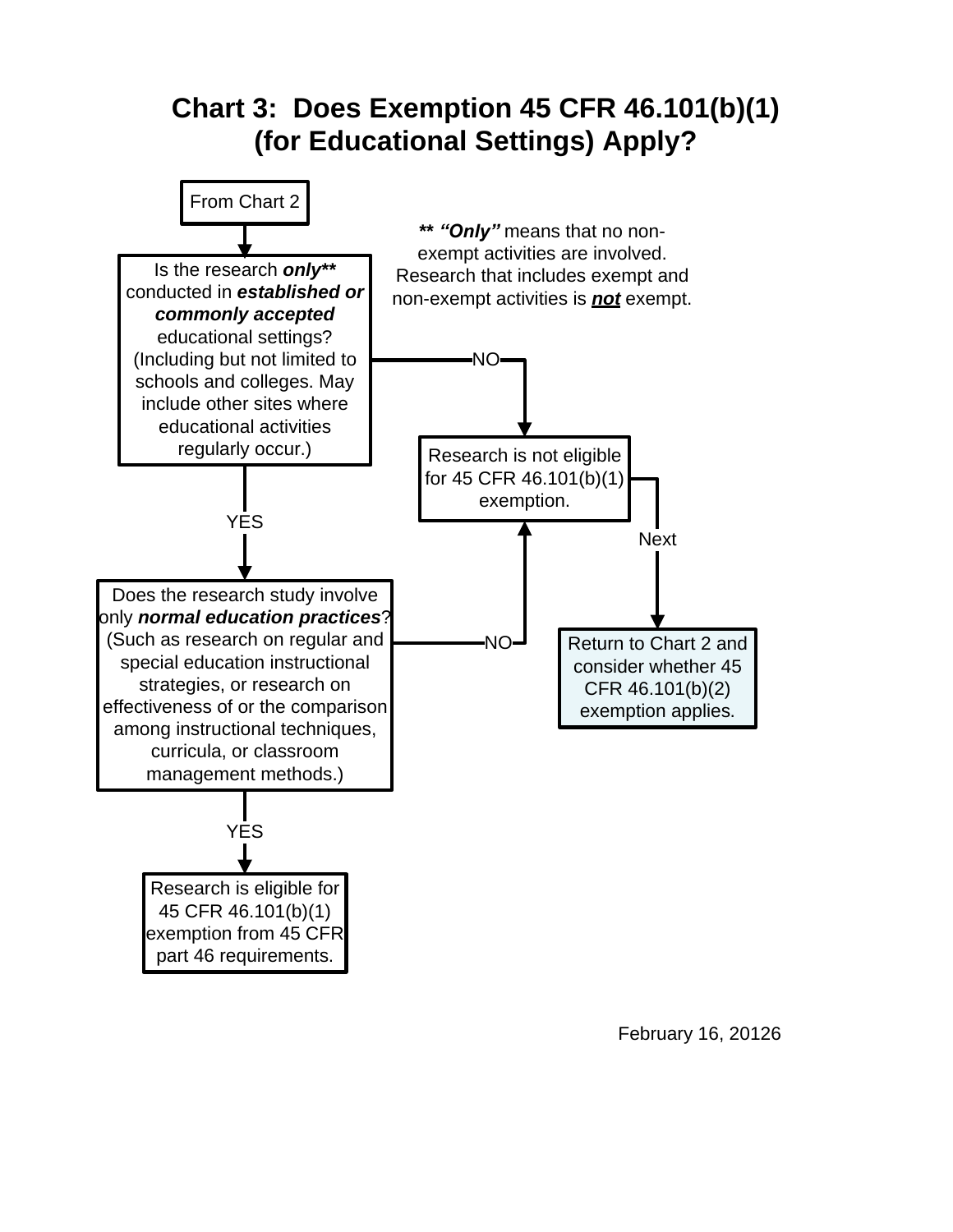# **Chart 4: Does Exemption 45 CFR 46.101(b)(2) or (b)(3) (for Tests, Surveys, Interviews, Public Behavior Observation)**

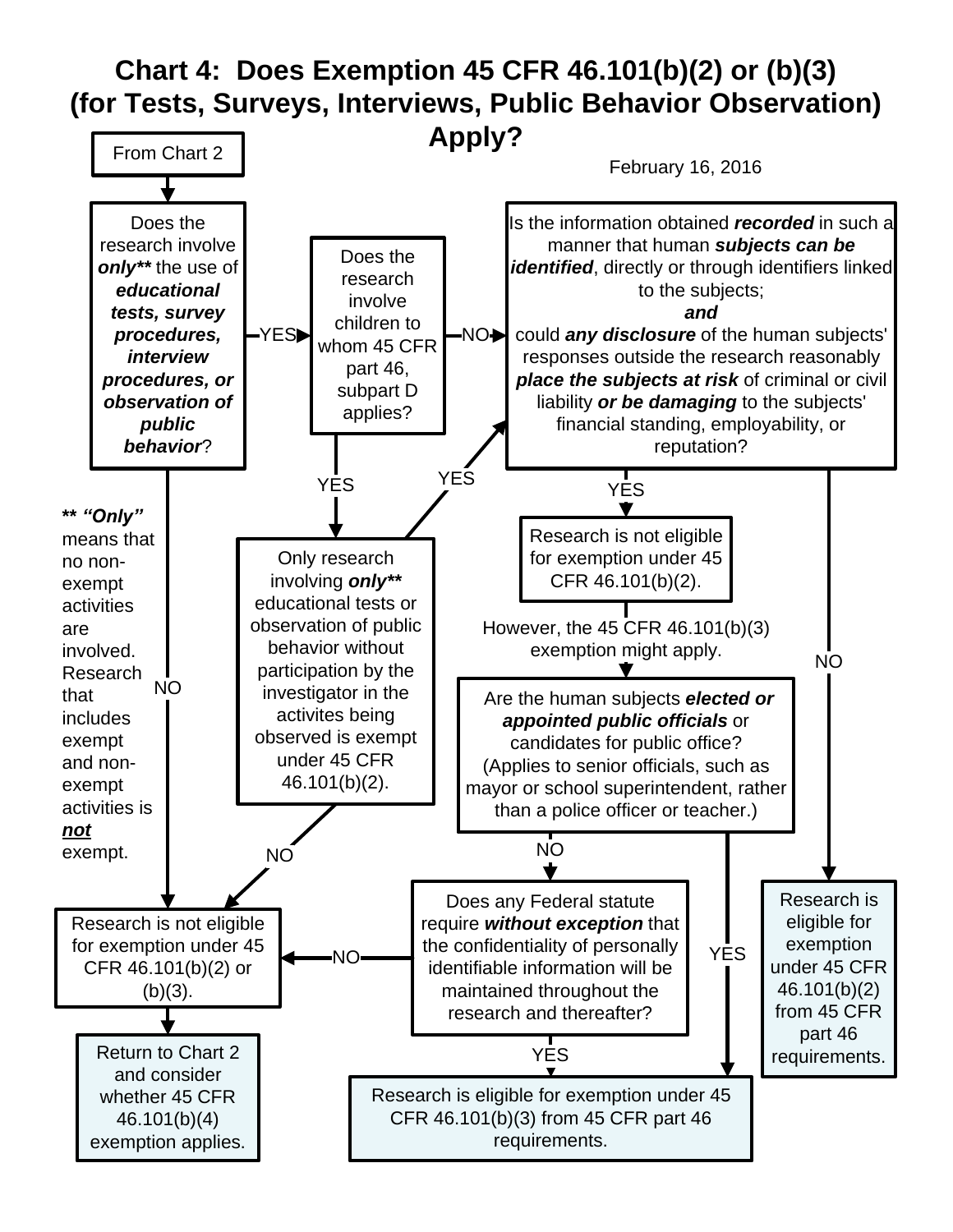# **Chart 5: Does Exemption 45 CFR 46.101(b)(4) (for Existing Data Documents and Specimens) Apply?**



February 16, 2016 **\*** Note: See **OHRP** guidance on research use of stored data or tissues and on stem cells at http://www.hhs.gov/ohrp/regulations-and-policy/guidance/guidance-on-research-involving-stem-cells/index.html, and on coded data or specimens at http://www.hhs.gov/ohrp/regulations-and-policy/guidance/research-involving-codedprivate-information/index.html for further information on those topics.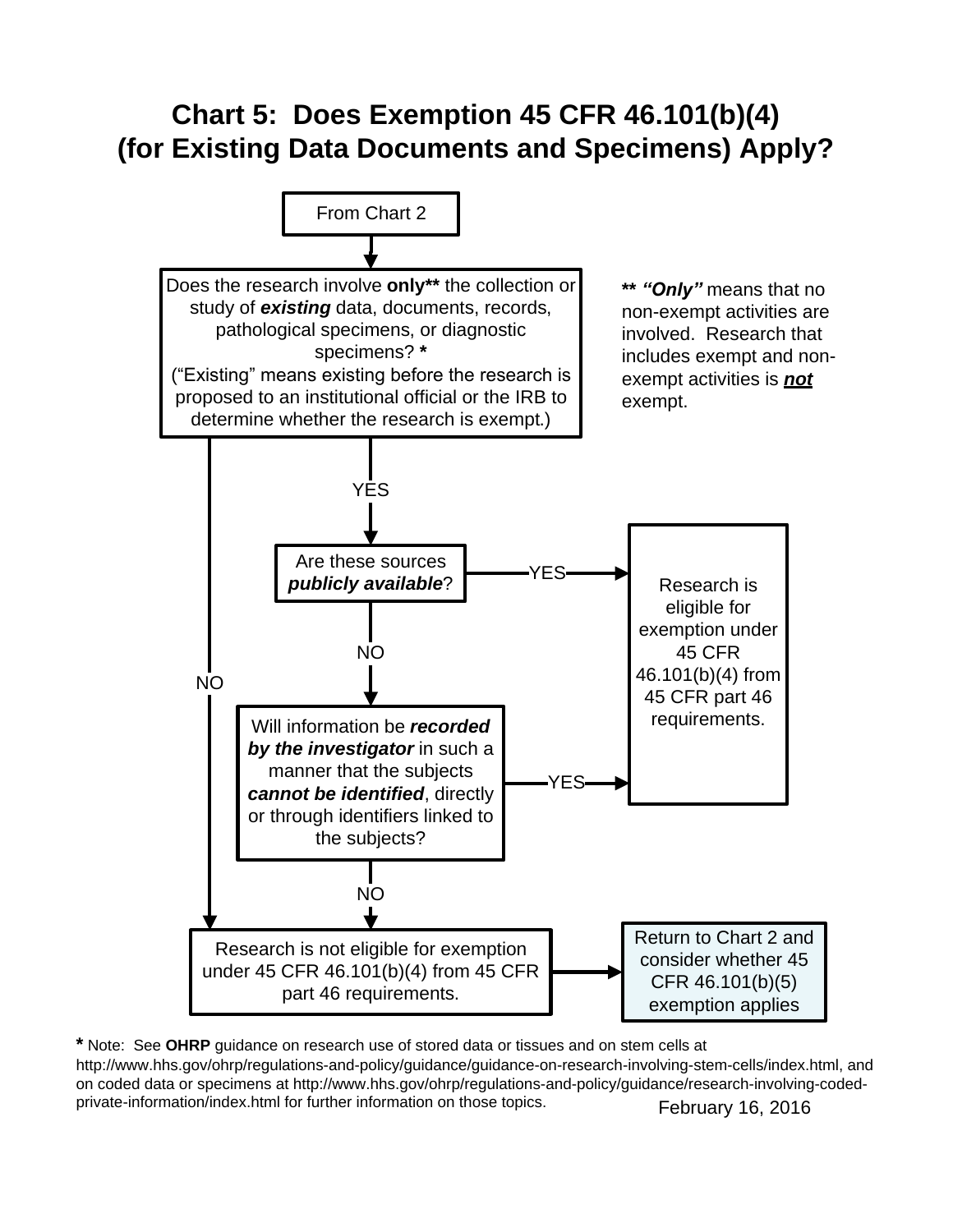# **Chart 6: Does Exemption 45 CFR 46.101(b)(5) (for Public Benefit or Service Programs) Apply?**



\* Note: See **OHRP** guidance on exemptions at http://www.hhs.gov/ohrp/regulations-and-policy/guidance/ exemptions-for-public-benefit-and-service-programs/index.html for further description of requirements for this exemption.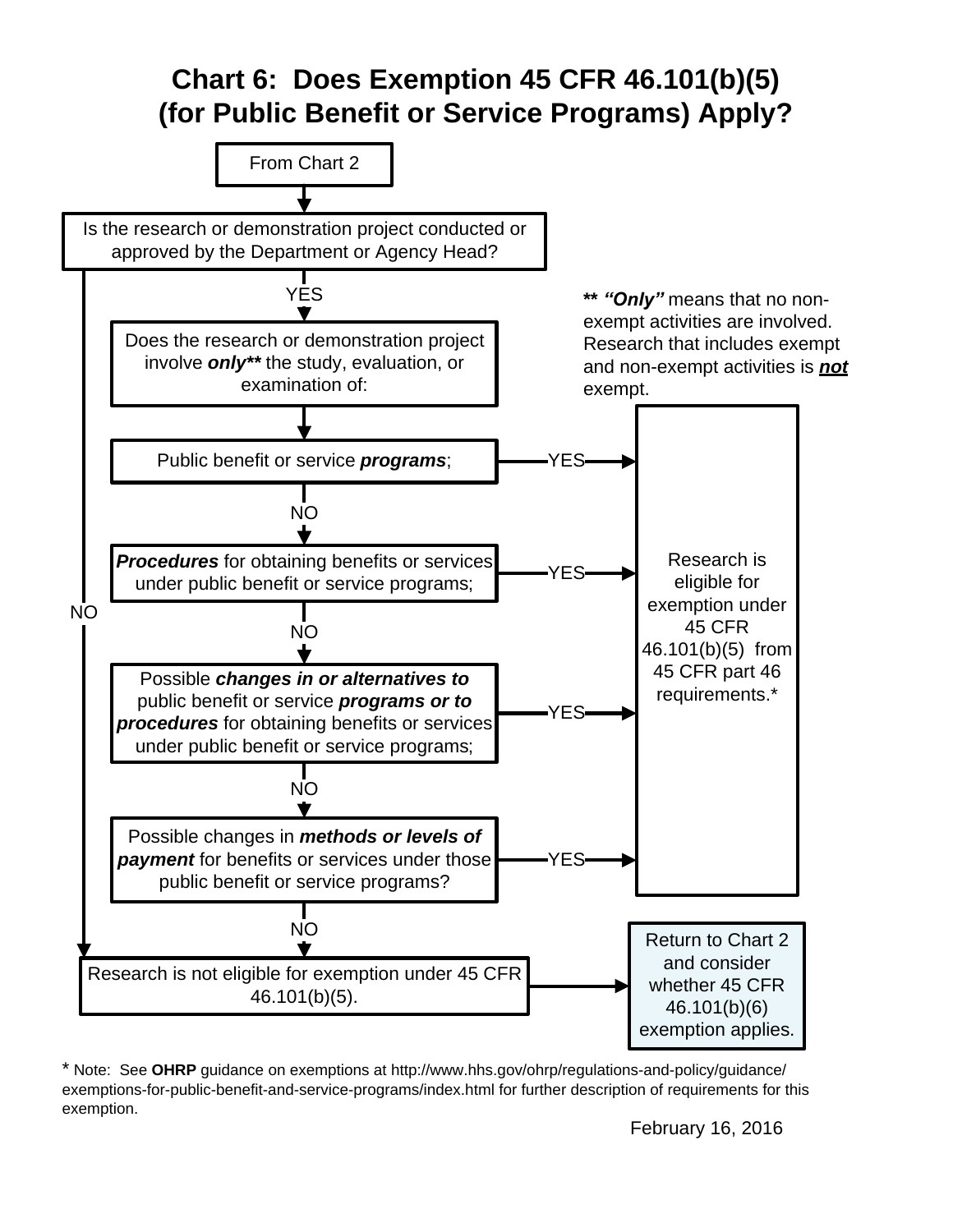# **Chart 7: Does Exemption 45 CFR 46.101(b)(6) (for Food Taste and Acceptance Studies) Apply?**

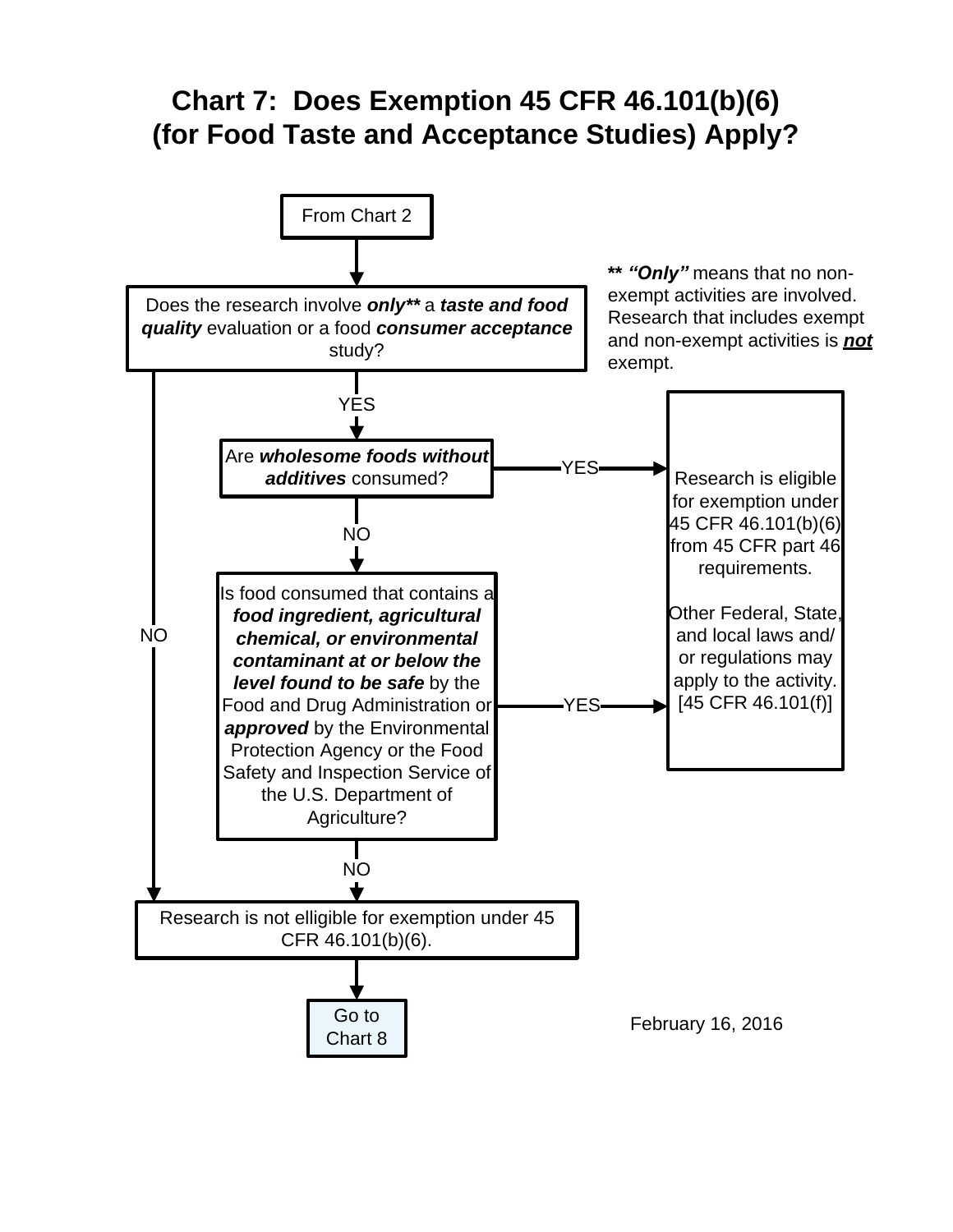# **Chart 8: May the IRB Review Be Done by Expedited Procedures Under 45 CFR 46.110?\***

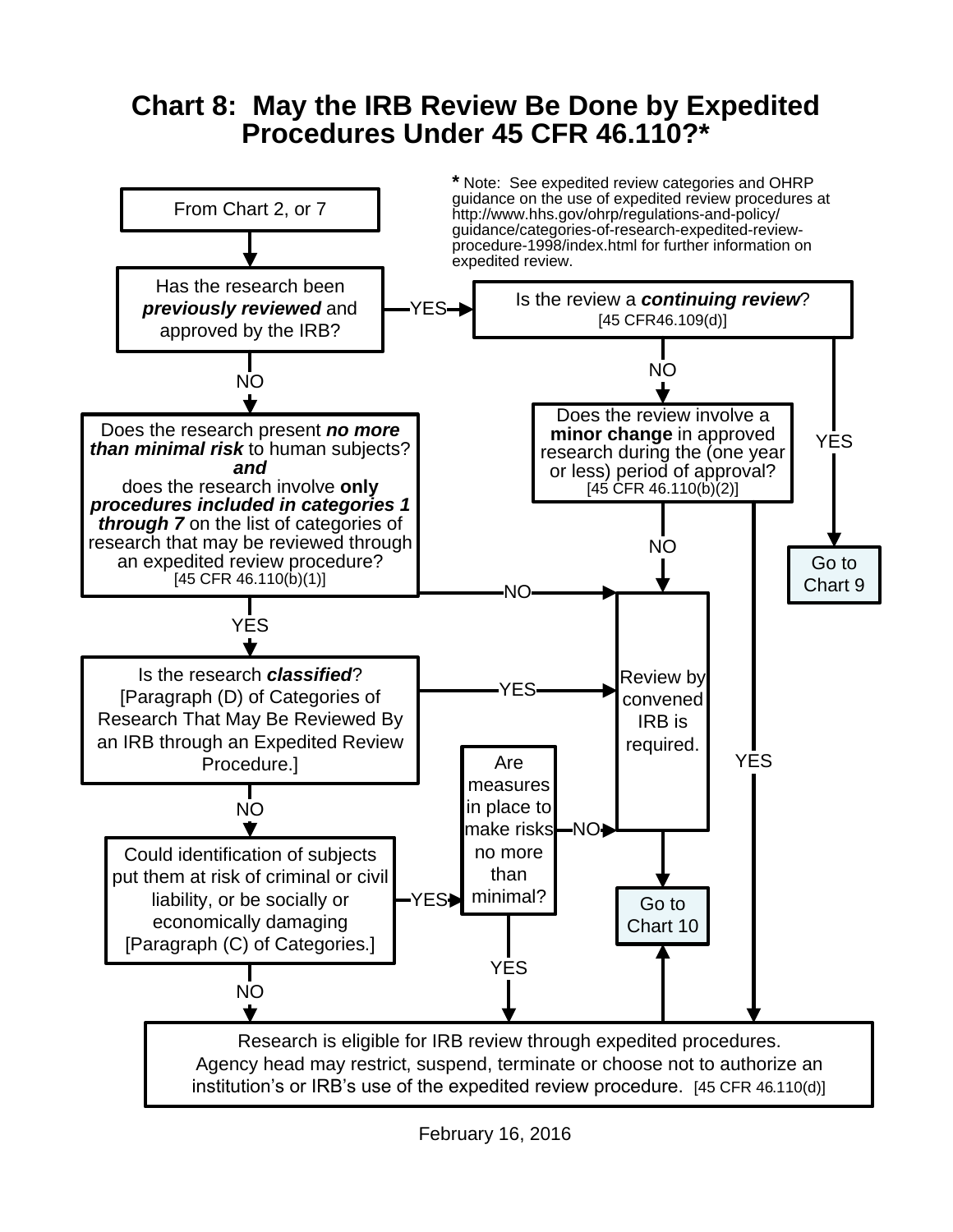### **Chart 9: Can Continuing Review be Done by Expedited Procedures Under 45 CFR 46.110?**

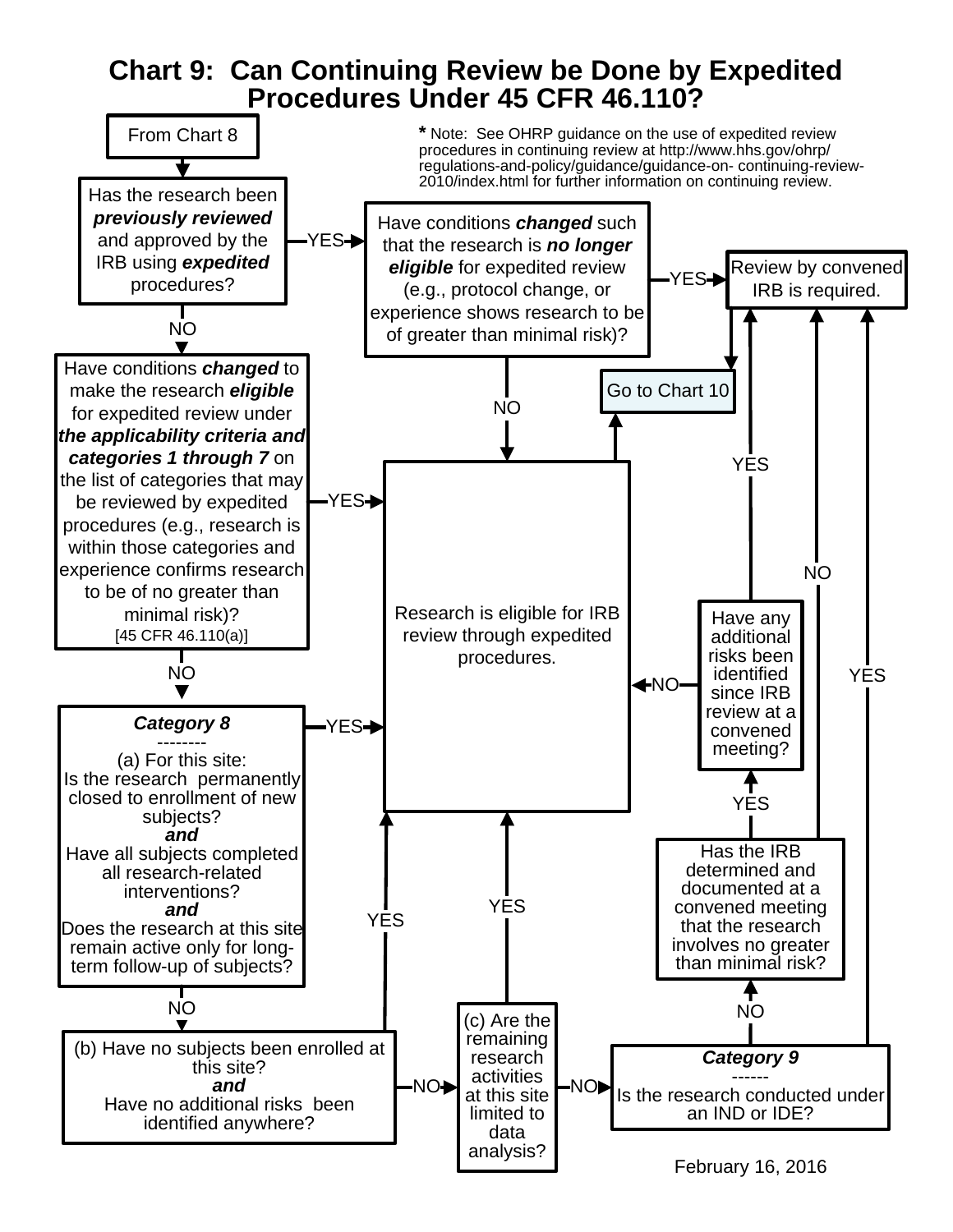# **Chart 10: Can Informed Consent Be Waived or Consent Elements Be Altered Under 45 CFR 46.116(c) or (d)?\*\***



**\*** Note: See OHRP guidance on informed consent requirements in emergency research at http://www.hhs.gov/ohrp/regulations-and-policy/guidance/emergency-research-informed-consent-requirements/index.html for further information on emergency research informed consent waiver.